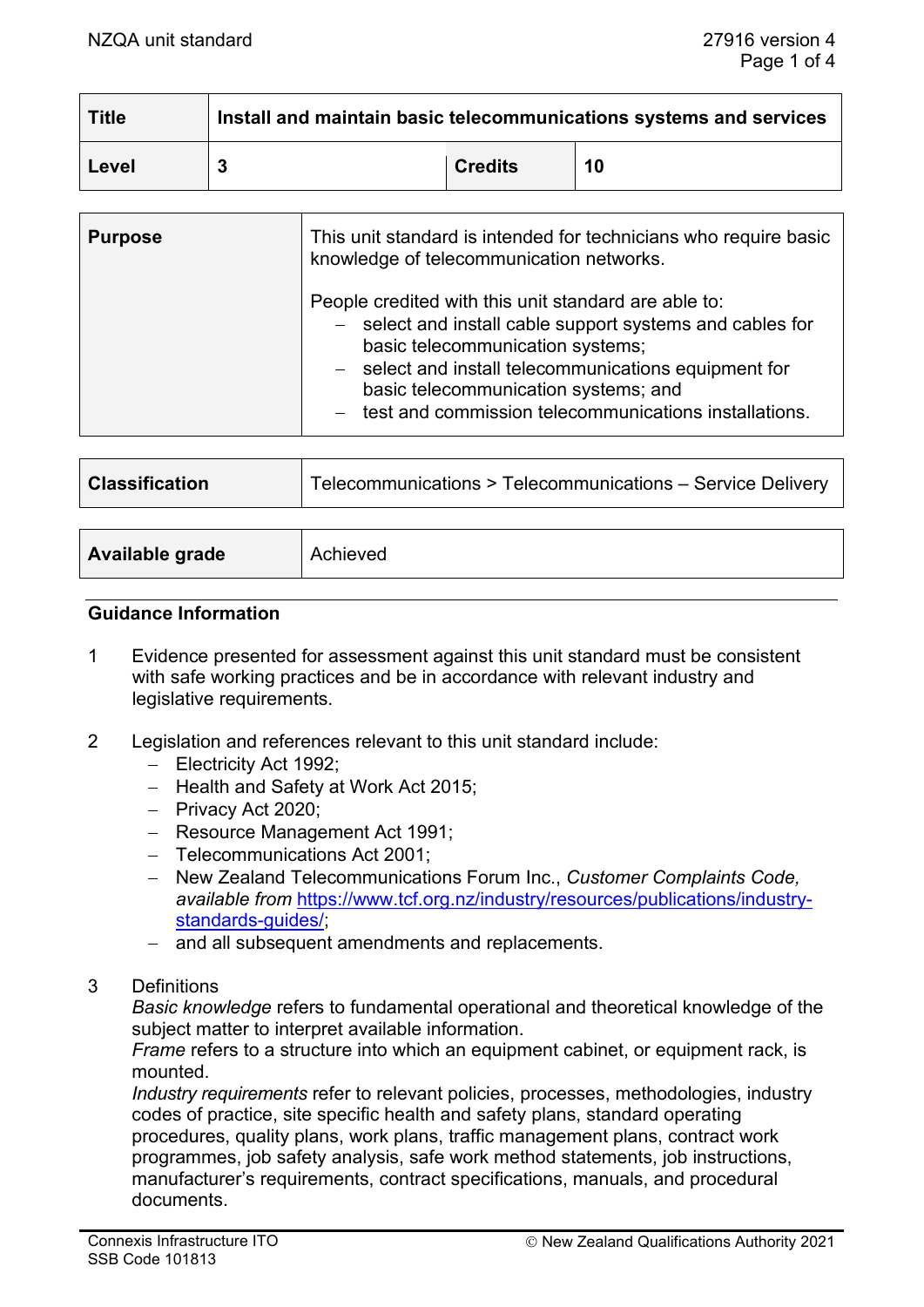*Multi-pair cable* refers to a twisted pair cable containing more than 24 pairs. *Remote access* refers to access to installed equipment by a management or operations centre of a service provider.

4 The range for this unit standard is 10 basic installations covering at least two different types of cable and two different types of equipment.

# **Outcomes and performance criteria**

#### **Outcome 1**

Select and install cable support systems and cables for basic telecommunication systems.

#### **Performance criteria**

- 1.1 Cable support systems for each of the 10 basic installations are installed.
	- Range support systems may include but are not limited to − cable tray, ladder rack, trunking, conduit, aerial support systems, catenary wire; mounting hardware – fittings, fixtures, fastenings; evidence of three different types of support systems is required across the 10 installations.
- 1.2 Common telecommunications cables for each of the 10 basic installations are selected and installed.
	- Range cables may include copper, coaxial cable, fibre, multi-pair cable; applications may include but are not limited to – customer premises equipment (CPE), broadcasting, radio systems, access network, core network, signals and communications; install may include but is not limited to – terminations, joints, use of colour code, use of appropriate tools and equipment, limitations of methods and techniques used for a given application; evidence is required for all cables installed relevant to the installation.
- 1.3 Management practices are demonstrated for telecommunications cable support systems during installation.
	- Range management practice bend radius, securing, grounding, bonding, labelling, support, separation of services, future expansion; support systems may include but are not limited to - cable tray, ladder rack, trunking, conduit, aerial, buried; evidence is required for management practice and support systems relevant to the installation.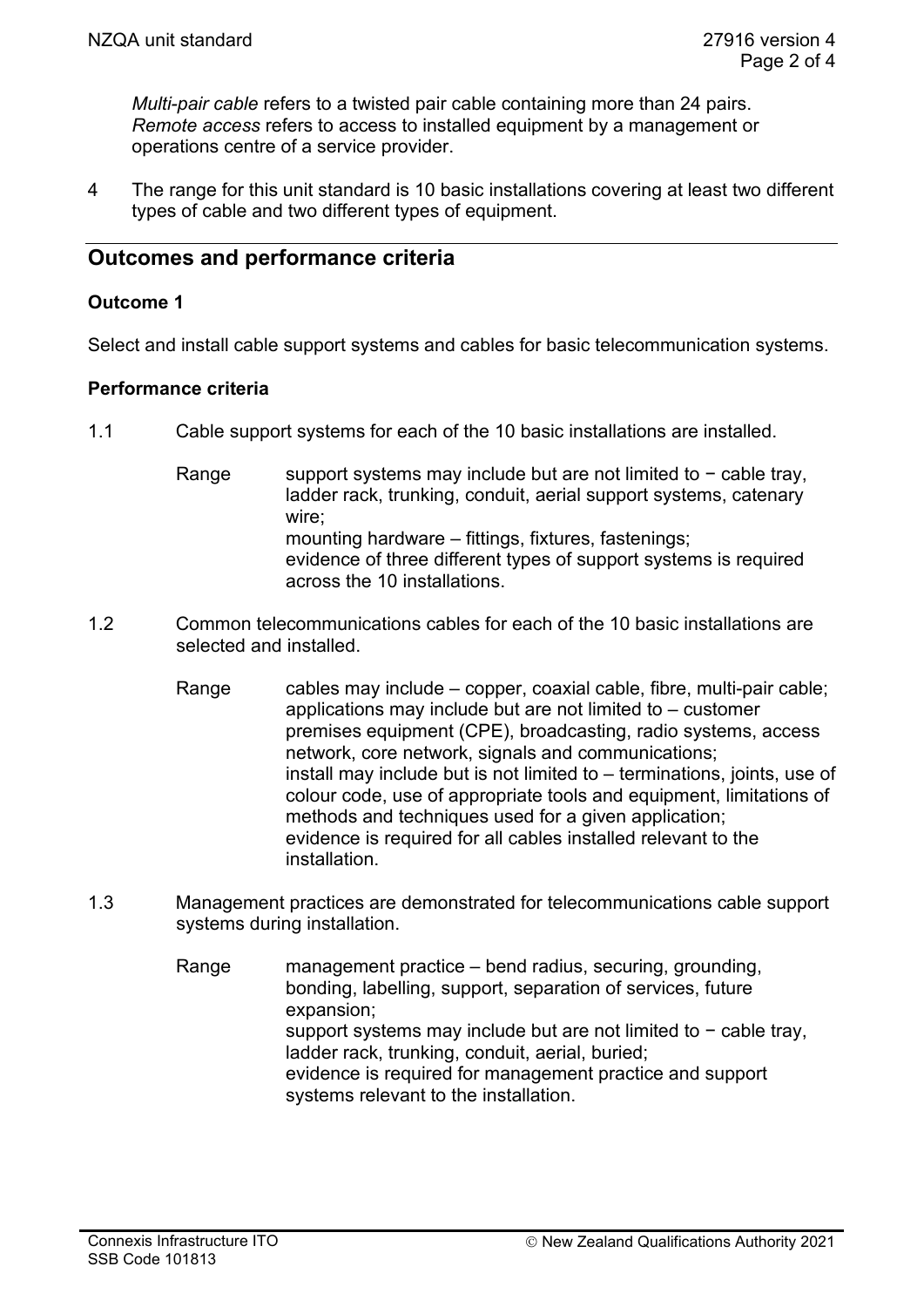- 1.4 Site conditions are considered when performing installations.
	- Range site conditions may include but are not limited to  $-$  moisture ingress, insect and vermin ingress, corrosion, ventilation, equipment protection, cable protection, lightning protection, dust control, water and spoil management, fire stopping; evidence is required for all site conditions relevant to the installation.

## **Outcome 2**

Select and install telecommunications equipment for basic telecommunication systems.

#### **Performance criteria**

- 2.1 Frames/cabinets are for each of the 10 basic installations are selected and installed in accordance with regulations and company requirements.
	- Range frames/cabinets may include but are not limited to − cabinets, racks, frames, seismic frames; locations may include but are not limited to – equipment room/closet, patch-panels, cabinets, pedestals, pit, manhole; mounting methods may include but are not limited to – wall mount, pole mount, plinth, rack mount, underground; evidence is required for frames/cabinets, locations, and mounting methods relevant to the installation.
- 2.2 Site conditions are considered when performing each of the 10 basic installations.
	- Range site conditions may include but are not limited to  $-$  moisture ingress, insect and vermin ingress, corrosion, ventilation, equipment protection, cable protection, lightning protection, dust control, water and spoil management, fire stopping; evidence is required for all site conditions relevant to the installation.

# **Outcome 3**

Test and commission telecommunications installations.

#### **Performance criteria**

- 3.1 Common commissioning testing is completed to ensure installation meets minimum standards.
	- Range types of tests visual inspections, polarity, functional tests, end to end tests, remote access; test – safety, harm to equipment, damage to cabling, incorrect function, faults.